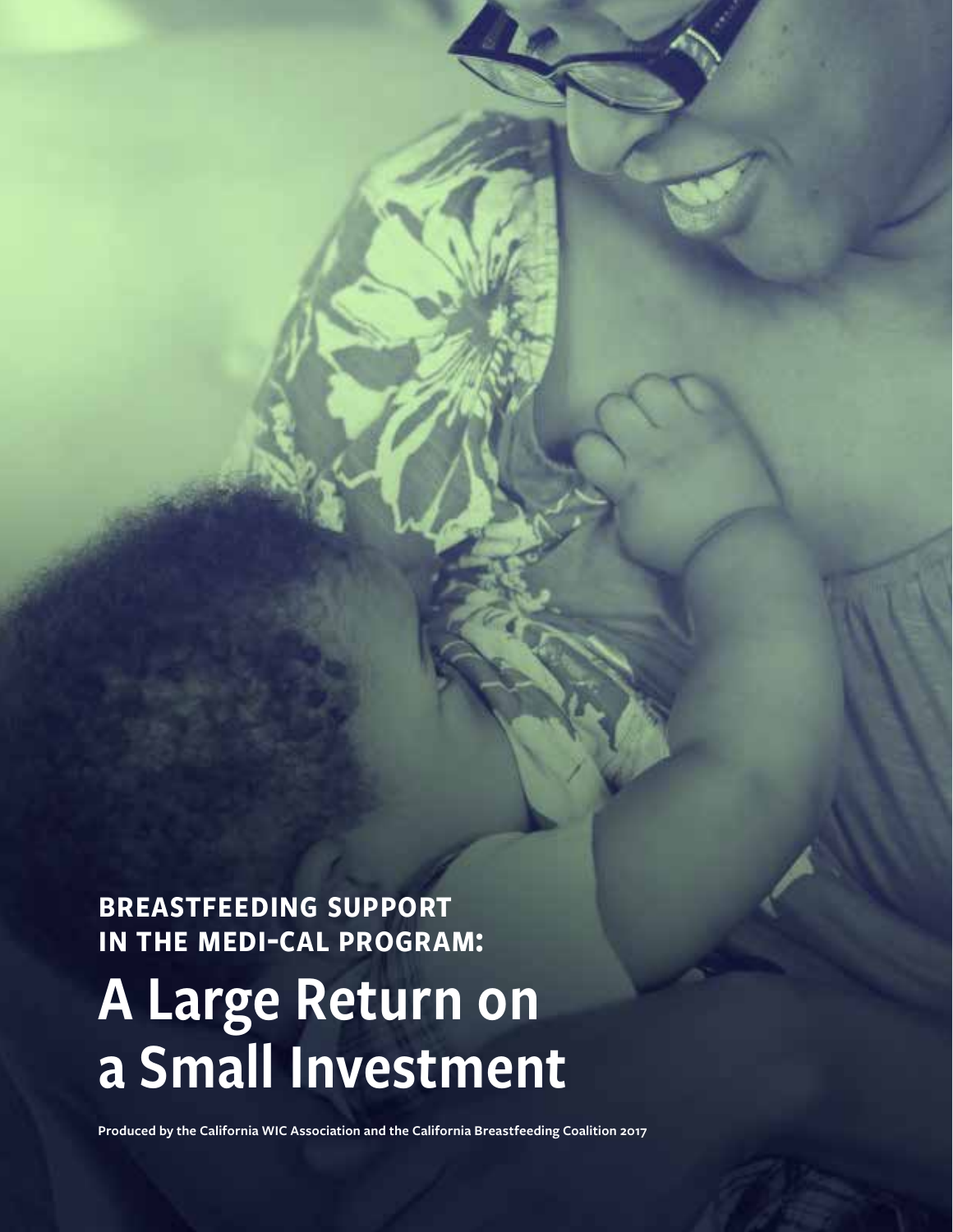## Introduction

**ONE TREND REMAINS CONSTANT IN THE UNCERTAIN US HEALTH CARE LANDSCAPE. FOR MORE THAN A DECADE, THE HEALTH CARE SYSTEM HAS SHIFTED ATTENTION AND RESOURCES TOWARD PREVENTIVE SERVICES AND PRACTICES.** Efforts to reduce costs and improve long-term health outcomes cannot succeed without early interventions aimed at reducing the impact of disease in the future.

Breastfeeding serves as a model for how investments in prevention can result in both short-term and long-term gains for individuals and the health care system as a whole. On a population level, breastfeeding has been proven effective in improving maternal and child health. Within the first year of life, breastfed infants have a reduced risk of ear infections, lower respiratory, and gastrointestinal tract infections. The benefits of breastfeeding persist through early adulthood, resulting in reduced risk for leukemia, obesity, and Crohn's disease. Women who breastfeed also have a reduced risk of breast and ovarian cancer, diabetes and other diseases<sup>1,2</sup>. Breastfeeding is associated with reduced maternal and child mortality. A recent comprehensive study of the economic impacts of breastfeeding concludes that one maternal or child death is averted for every 597 women who optimally breastfeed<sup>2</sup>.

Breastfeeding requires both direct, personalized support and policy-level support to maximize its use and effectiveness. Numerous studies illustrate the importance of direct support to mothers as an effective way to increase initiation and continuation

of breastfeeding3 . Counseling and education services such as those provided by International Board Certified Lactation Consultants (IBCLCs) are essential to ensure that mothers have the information and tools necessary to support breastfeeding. Lay health educators, such as peer counselors or community health workers, offer support services that are complementary to those provided by certified lactation consultants, and they can often reach patients in more diverse settings. Health educators are more widely available and often are more culturally and linguistically diverse than IBCLCs, increasing access to critical information and services in many otherwise hardto-reach communities. The health and financial benefits of breastfeeding far outweigh the costs of providing direct support services, yet there is significant disparity in the delivery of these services across Medi-Cal programs and health plans.

The Special Supplemental Nutritional Program for Women, Infants and Children (WIC) is a federal program administered at the state level by the California Department of Public Health. WIC participants receive benefits at the 83 WIC agencies with 650 sites located throughout the state. These agencies serve approximately 1.16 million low-income women and children monthly, providing services from the prenatal period through the child's fifth birthday. WIC provides food vouchers, nutrition education, breastfeeding support, and referrals to health care providers and diverse services. WIC supports breastfeeding as the most effective nutritional intervention in early childhood and provides direct education and support with all levels of lactation expertise, as well as necessary high quality, effective breastfeeding supplies.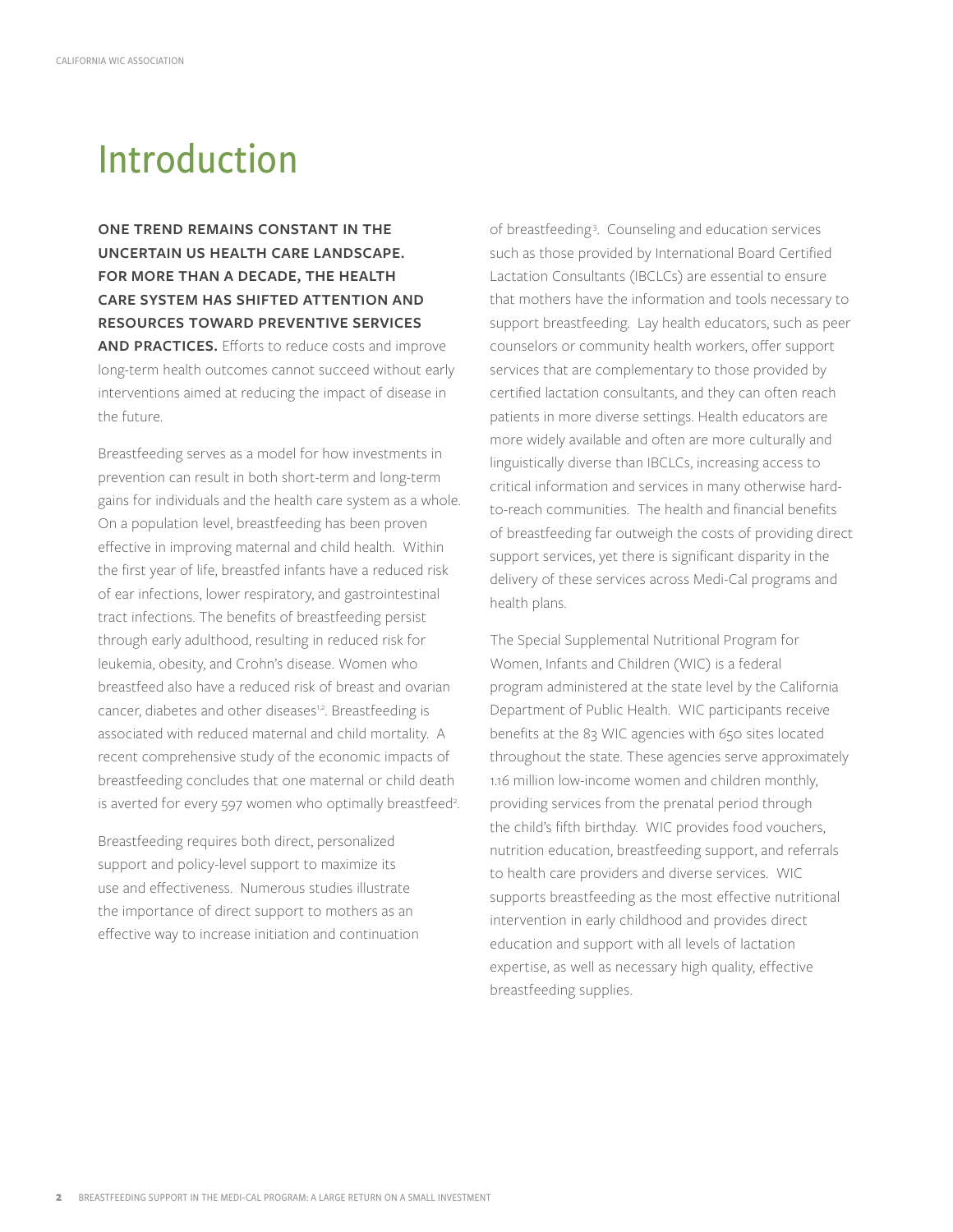

#### **THE WIC PROGRAM HAS SERVED AS A DE FACTO SAFETY NET TO COVER GAPS IN BREASTFEEDING SUPPORT AND SUPPLIES THAT HAVE BEEN THE RESPONSIBILITY OF MEDI-CAL PLANS.** Despite longstanding regulations to provide services and supplies<sup>4</sup>, ensuring reliable networks of lactation consultants and lay educators, and adequate rates for reimbursement for in-person support and supplies is a decades old challenge. Since the rollout of the Affordable Care Act, and California's Medi-Cal expansion, some health plans have bolstered lactation benefits. But with over 20 health plans and extensive subcontracting with plans and medical groups, the benefits are not consistently provided.

The California WIC Association engaged Milliman to conduct an actuarial analysis to evaluate the impact on insurance premiums of providing comprehensive breastfeeding support benefits<sup>5</sup>. The analysis evaluated commercial insurance claims data to estimate the use of support, supplies, and counseling services, and adjusted the utilization rates to reflect the higher proportion of women of childbearing age in Medi-Cal. Applying the most current Medi-Cal fee schedules, the analysis estimated the per-memberper-year costs of providing comprehensive coverage for breastfeeding services and supplies.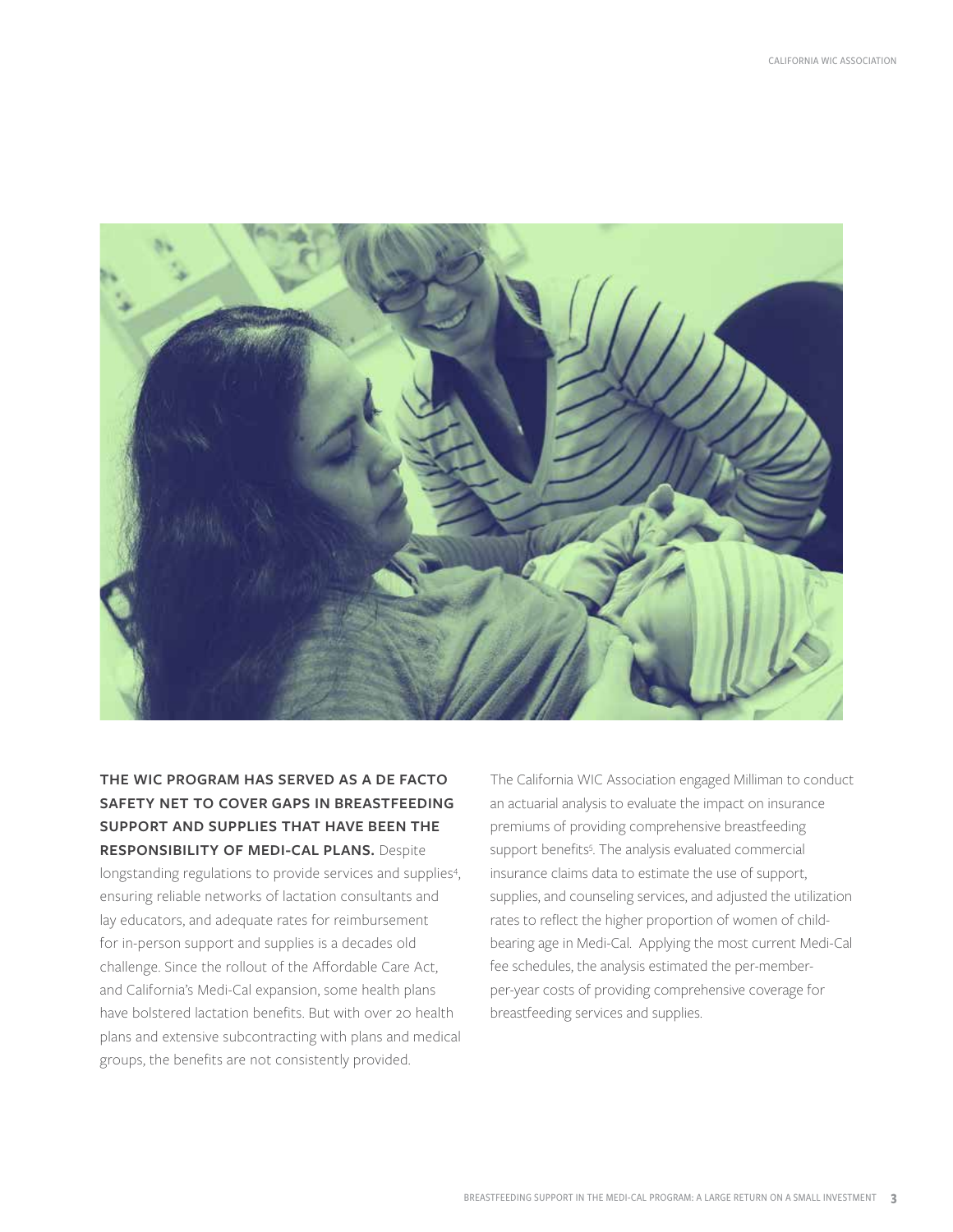#### **MOTHERS AND INFANTS HAVE A WIDE RANGE OF BREASTFEEDING SUPPORT NEEDS,** such as

assistance with positioning and latch, establishment of milk and confirmation of milk transfer and weight gain, problem solving for complex cases involving preterm infants or mothers or infants with medical problems. Support also includes the transitions and challenges as an infant grows. For many mothers support also includes her return to work and introduction of solid foods<sup>6</sup>.

The Affordable Care Act (ACA) mandated that all nongrandfathered private health plans cover all preventive services at no cost to the patient. The Women's Preventive Services Guidelines, supported by the Health Resources and Services Administration, further clarified that preventive services must include, with no cost sharing, "comprehensive lactation support services (including counseling, education, and breastfeeding pumps and supplies) during the antenatal, perinatal, and the postpartum period to ensure the successful initiation and maintenance of breastfeeding"8 . States like California that implemented the ACA Medicaid expansion are required to offer a full range of Essential Health Benefits, including the comprehensive lactation support services listed above for the newly covered population. While clear about the scope of benefits, these mandates do not dictate the type or quality of breast pumps that must be provided as part of the preventive care benefit.

**BREASTFEEDING SUPPORT SERVICES VARY IN SCOPE AND COST. THERE ARE TWO CATEGORIES OF BREASTFEEDING SERVICES.** 

### **Counseling** and Education

The first includes services related to counseling, education, and support provided prenatally through the duration of breastfeeding. Breastfeeding education, counseling, and hands-on instruction can be provided by IBCLCs or by health educators without the IBCLC certification. Certified lactation consultants, qualified to provide evidenced-based care for all complexities of problems associated with breastfeeding, are associated with a higher cost, but they may also bill for services under certain health insurance contracts. California does not require licensure for IBCLCs. Health educators generally do not have certification and are often trained as peer or community health education specialists to provide basic education and support. These service providers typically are not eligible to bill health plans for the services they provide, and their services are often much less costly than those of certified lactation consultants. Both are essential to providing breastfeeding support.

#### **INTERNATIONAL BOARD CERTIFIED LACTATION CONSULTANT (IBCLC)**

**An International Board Certified Lactation Consultant® (IBCLC®) is a healthcare professional who specializes in the clinical management of breastfeeding. An IBCLC is certified by the [International Board of Lactation Consultant Examiners®](http://iblce.org/)  [\(IBLCE®\),](http://iblce.org/) independently accredited by the [National Commission for Certifying](http://www.credentialingexcellence.org/ncca)  [Agencies \(NCCA\) of the Institute for Credentialing Excellence \(ICE\)](http://www.credentialingexcellence.org/ncca). An IBCLC works in a wide variety of settings, providing leadership, advocacy, professional development, and research in the lactation field7 .**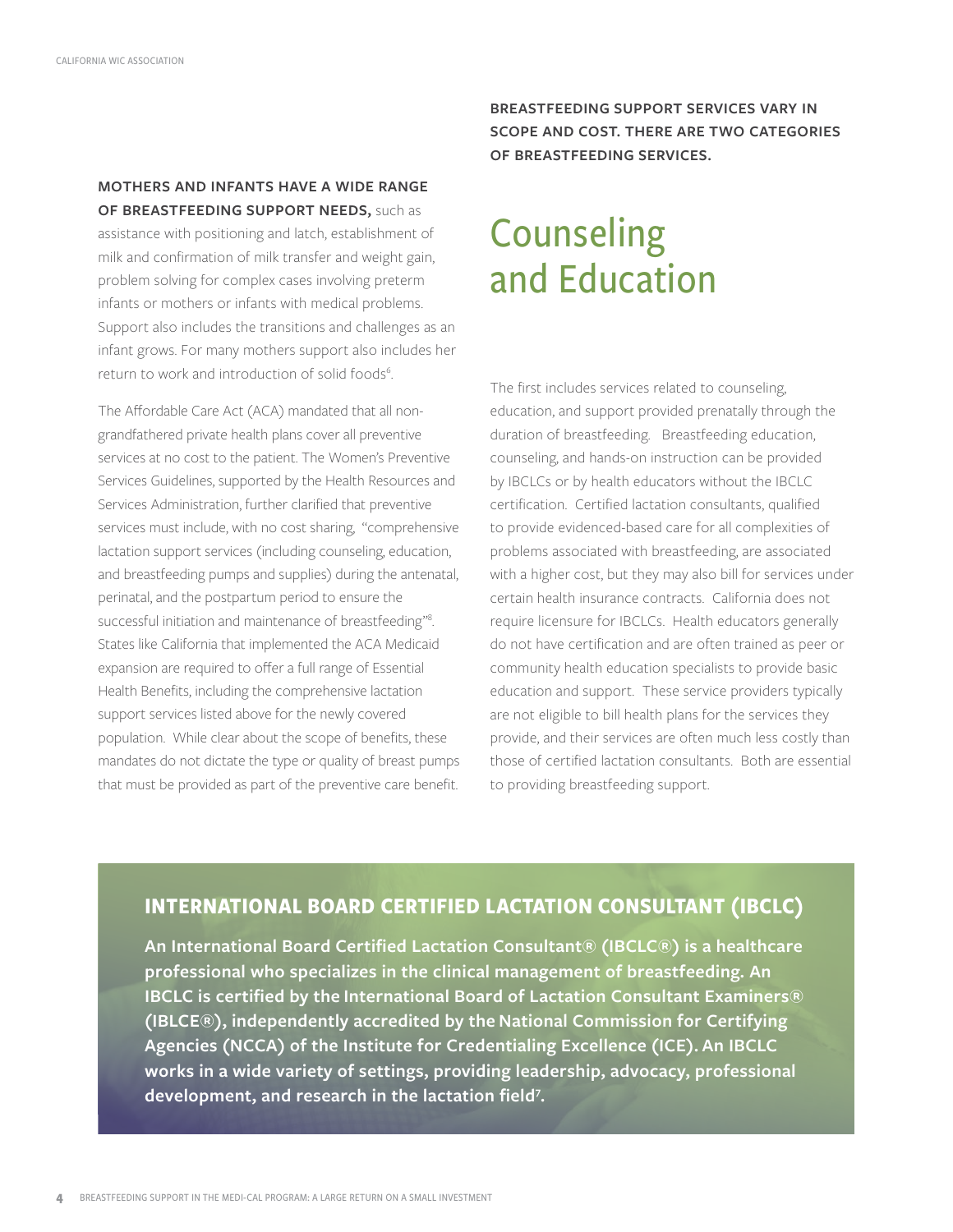### Breast pumps and Supplies

The second service category includes breast pump equipment and related supplies.

**THERE ARE TWO ISSUES THAT OFTEN ARISE IN THE REALM OF INSURANCE COVERAGE FOR BREAST PUMPS.** One issue relates to the **type of pump** that a woman might need in order to continue breastfeeding if she is separated from her child for any reason (i.e., the infant needs to remain in the hospital after the birth, the mother is returning to work or school). Often, insurers will provide a single user pump, which is adequate for many situations, but is not appropriate for women who are separated from the child. Additionally, the **quality of the breast pumps** provided can vary and may often be of low enough quality so as to be ineffective in establishing or maintaining breastfeeding, cause the mother to seek breast pumps through WIC or other sources, or to stop breastfeeding, contrary to her infant feeding goals<sup>9</sup>.

# A Very Strong Return on a Small Investment

**MEDI-CAL PLANS IN CALIFORNIA HAVE BEEN REQUIRED TO PROVIDE BREASTFEEDING** 

**SUPPORT SINCE 1998** 10,11,12**.** According to the Milliman analysis, the cost of providing comprehensive breastfeeding support services is negligible relative to the benefits of increasing breastfeeding rates. Based on existing utilization rates, **the Medi-Cal program could realize savings between \$405,000 to \$940,000 per 100,000 women by providing breastfeeding services and support. Increasing breastfeeding rates to an ideal scenario of full breastfeeding to six months and partial breastfeeding to at least one year,** as recommended by the American Academy of Pediatrics and other major medical organizations, would save \$1.6 million per 100,000 women annually.

"For the Medi-Cal population, the total cost for breastfeeding support, supplies, and counseling benefit represents a small portion of Medi-Cal coverage—approximately 0.0226% of total per-enrollee expenditures. As a point of reference, if total

per-enrollee expenditures for a Medi-Cal enrollee were \$430 per month, or \$5,160 per year, approximately \$1.16 per member per year may be attributed to this benefit<sup>4</sup>."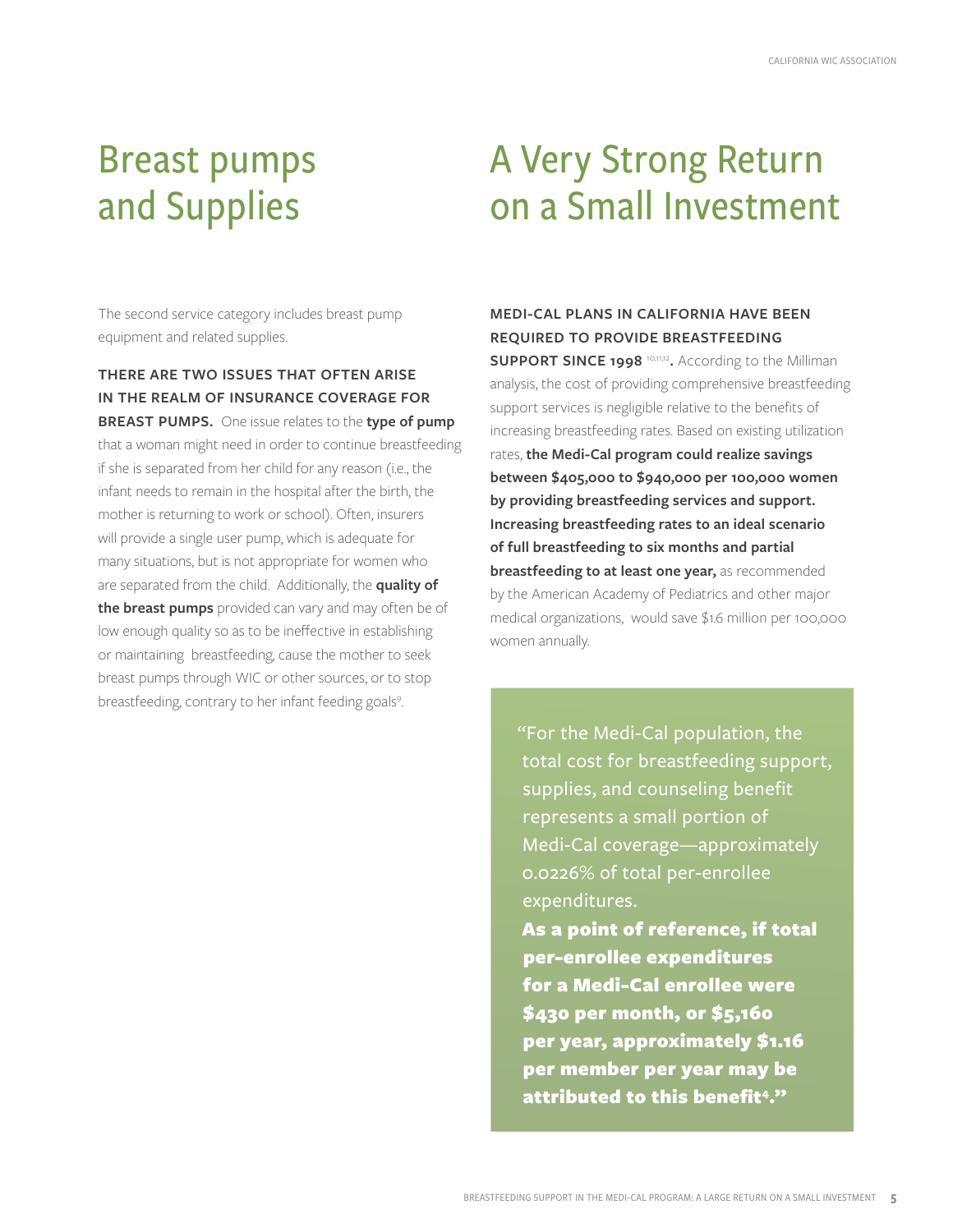# **Policy** Recommendations

#### **INCREASING BREASTFEEDING RATES HAS LONG-TERM PUBLIC HEALTH AND ECONOMIC BENEFITS BUT REQUIRES MINIMAL INVESTMENT.**

Developing the ideal breastfeeding support model would not significantly increase insurance premiums or Medi-Cal costs, but it would result in long-term gains for public health and the health care system overall. Increasing breastfeeding rates is a tangible short-term step that will result in immediate savings and health improvements, but systemlevel changes are required for sustained benefits. Described below are three system improvements that can move the Medi-Cal program forward in creating the ideal breastfeeding support environment for women and children<sup>14</sup>.

### 1.

#### **HIGHLY-TRAINED LACTATION CONSULTANTS AND LAY HEALTH EDUCATORS ARE THE IDEAL BREASTFEEDING SUPPORT TEAM.**

Pairing highly-trained lactation consultants with increased availability of lay health educators makes for an ideal care team to increase and maintain breastfeeding rates. Women and infants facing challenges such as preterm birth, extended hospitalization, and return to work or school after delivery need specialized support to successfully initiate and continue breastfeeding. IBCLCs can play multiple roles on the care team. As the experts on evidence-based practices in lactation support, they provide specialized support that takes into account the

specific capabilities and preferences of mothers and their infants. In addition, IBCLCs often serve as a resource for other members of the care team, providing guidance and answering questions on best practices and effective interventions. Pairing IBCLCs with an increased number of lay or peer lactation educators would expand the number of team members who can deliver quality lactation support and increase system efficiency.

2.

#### **WOMEN NEED HIGH QUALITY PUMPS AND SUPPLIES, CUSTOMIZED TO INDIVIDUAL NEED.**

Lactation experts always recommend feeding directly from the breast whenever possible. However, in some cases, women need the support of a breast pump in order to initiate or maintain adequate feeding. Access to an appropriate, high-quality pump can mean the difference between long-term breastfeeding success and early discontinuation or supplementation with formula. Income and type of insurance should not determine whether a woman is able to successfully breastfeed her child. Pumps and associated supplies account for the majority of expenses related to breastfeeding. Given that lactation services account for an insignificant fraction of insurance premium or Medi-Cal costs, increasing coverage to guarantee every woman a high-quality pump that is appropriate for her situation would do little to increase costs but could have enormous long-term benefits.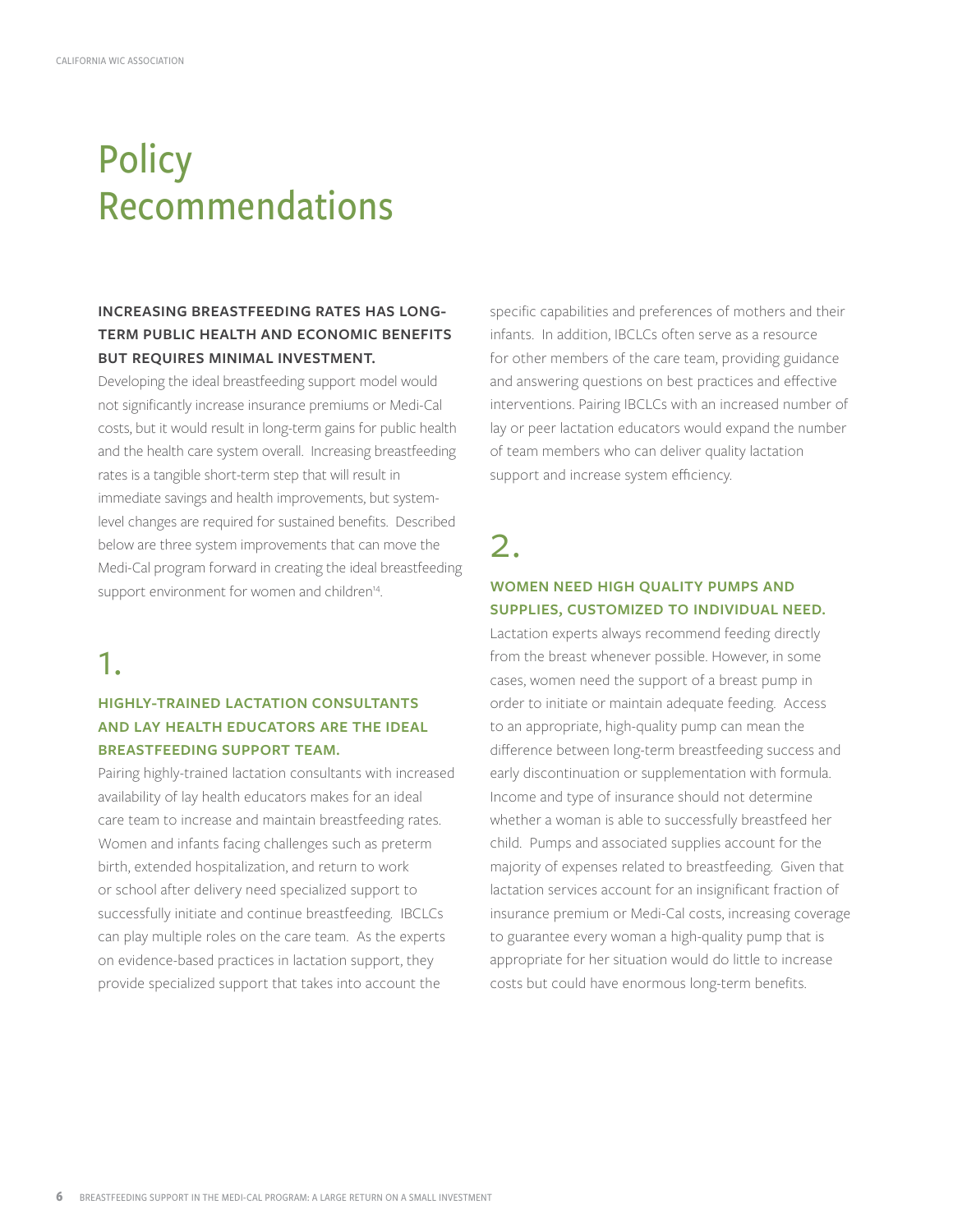### 3.

#### **BREASTFEEDING SUPPORT SHOULD BE AN INTEGRAL PART OF A CONTINUUM OF CARE.**

Women interact with many health care providers and systems of care as they transition from prenatal care to delivery, to care of an infant in the home and upon return to work or school. There is great opportunity to integrate breastfeeding support into a seamless continuum of care throughout these transitions. The health care system recently began to pay attention to gaps in medication reconciliation as patients transition between providers.

There is a similar need to address gaps in continuity of breastfeeding support. Care teams at all points in the maternity care continuum must be capable of offering evidence-based lactation services. The window of opportunity to initiate breastfeeding is small, but the opportunities for discontinuation are many and span a much longer period of time. Providers in all settings can play an important role in supporting women's breastfeeding plans, but only if there is some level of standardization of information and support across care settings.

Investing in comprehensive benefits that support optimal breastfeeding would save millions of dollars and improve health outcomes of California mothers and their children in the short- and long-term. Given the low costs of breastfeeding support services, fully implementing a lactation support benefit package that is available to women in all care settings is a necessary and realistic goal.